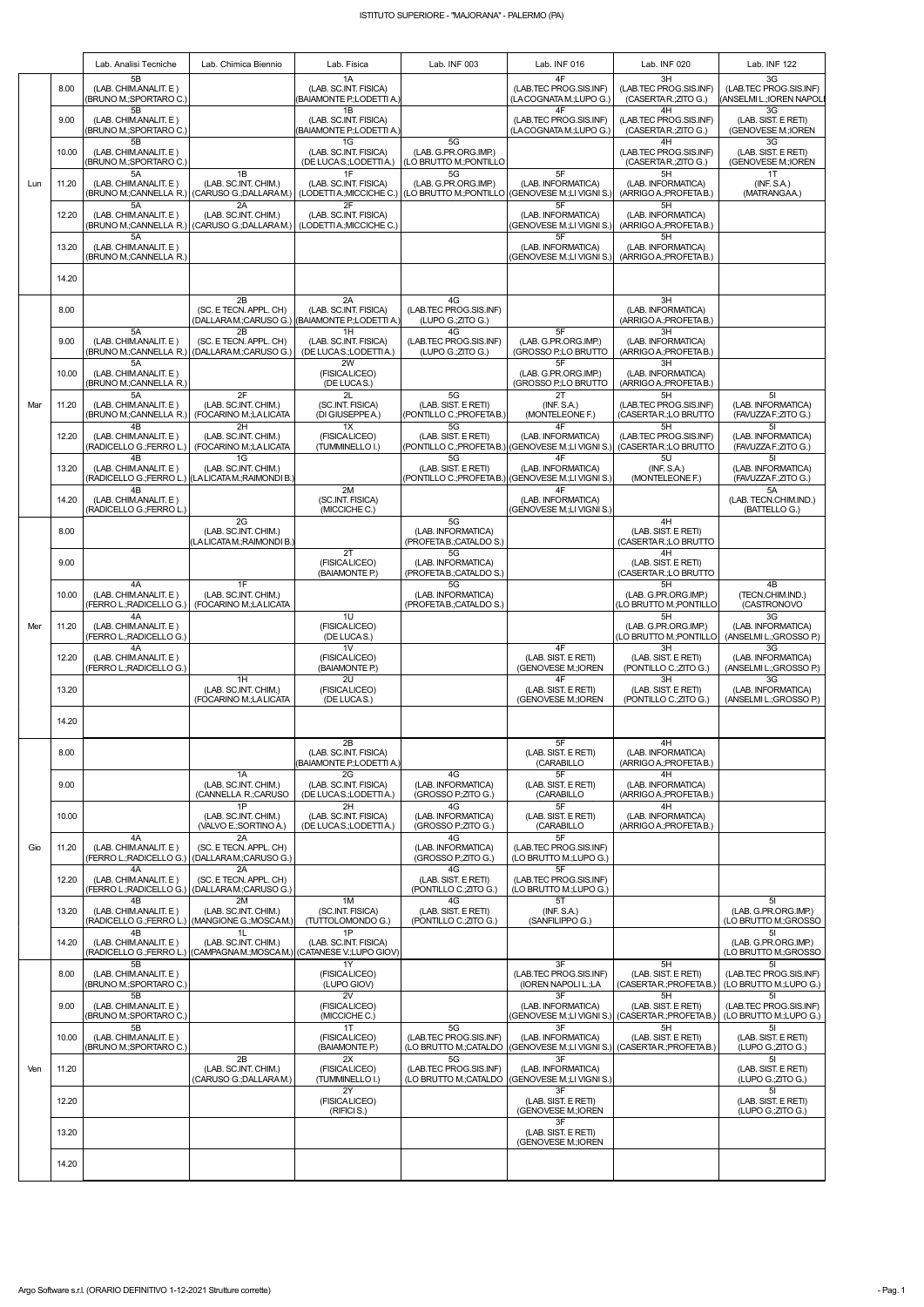|     |       | Lab. Informatica Biennio 323                                  | Lab. Organica                                           | Lab. Processi e Tecnologia                              | Lab. Qualitativa                                    | Lab. Scienze                          |                                                | Lab. Tec. Grafica                                            | Lab. Telecomunicazioni                                                              |
|-----|-------|---------------------------------------------------------------|---------------------------------------------------------|---------------------------------------------------------|-----------------------------------------------------|---------------------------------------|------------------------------------------------|--------------------------------------------------------------|-------------------------------------------------------------------------------------|
| Lun | 8.00  | 2F<br>(SC. E TECN. APPL. IN)<br>(SANFILIPPO G.)               |                                                         | 4A<br>(LAB. TECN.CHIM.IND.)<br>(BATTELLO G.;FERRO L.)   |                                                     |                                       | 4U<br>(SCIENZE NAT.)<br>(BRANCAZIO C.)         | 1G<br>(LAB. TECN. GRAFICA)<br>(MANIERIA: SPATARO M.)         |                                                                                     |
|     | 9.00  | 1F<br>(LAB. TECN. INFORM.)<br>(ANSELMI L.; SANFILIPPO<br>1F   |                                                         | 4A<br>(LAB. TECN.CHIM.IND.)<br>(BATTELLO G.;FERRO L.)   |                                                     | 4U<br>(SCIENZE<br>NAT.)               | 2X<br>(SCIENZE<br>NAT.)<br>2T                  | 1A<br>(LAB. TECN. GRAFICA)<br>(DI FEDE G.; SPATARO M.)<br>1B |                                                                                     |
|     | 10.00 | (LAB. TECN. INFORM.)<br>(ANSELMI L.; SANFILIPPO               |                                                         |                                                         |                                                     |                                       | (SCIENZE NAT.)<br>(PIAZZAM.)                   | (LAB. TECN. GRAFICA)<br>(DI FEDE G.; SPATARO M.)             |                                                                                     |
|     | 11.20 | 1H<br>(LAB. TECN. INFORM.)<br>(ANSELMI L.; SPECIALE V.)       |                                                         |                                                         |                                                     |                                       |                                                | 1M<br>(TEC. INF. E COMUN.)<br>(CATALDO S.)                   |                                                                                     |
|     | 12.20 | 1H<br>(LAB. TECN. INFORM.)<br>(ANSELMI L.; SPECIALE V.)<br>4T | 3B<br>(LAB. CHIM.ORG.BIOCHI)<br>(CASTRONOVO<br>3B       |                                                         |                                                     |                                       |                                                |                                                              |                                                                                     |
|     | 13.20 | (INF. S.A.)<br>(SPECIALE V.)                                  | (LAB. CHIM.ORG.BIOCHI)<br>(CASTRONOVO                   |                                                         |                                                     |                                       |                                                |                                                              |                                                                                     |
|     | 14.20 |                                                               |                                                         |                                                         |                                                     |                                       |                                                |                                                              |                                                                                     |
|     | 8.00  |                                                               |                                                         |                                                         |                                                     |                                       | 3U<br>(SCIENZE NAT.)<br>(GUASCONIG.)           | 2L<br>(TEC. INF. E COMUN.)<br>(CATALDO S.)                   | 4F<br>(LAB. TELECOMUNICAZIO)<br>(CATANESE V.; PICONE V.)                            |
|     | 9.00  |                                                               |                                                         |                                                         |                                                     |                                       | 3U<br>(SCIENZE NAT.)<br>(GUASCONIG.)           | 2M<br>(TEC. INF. E COMUN.)<br>(CARABILLO M.)                 | 4F<br>(LAB. TELECOMUNICAZIO)<br>(CATANESE V.; PICONE V.)                            |
|     | 10.00 | 1B<br>(LAB. TECN. INFORM.)<br>(ANSELMI L.; SPECIALE V.)       |                                                         |                                                         | 3B<br>(LAB. CHIM.ANALIT. E)<br>(CASTRONOVO          |                                       |                                                | 1 <sub>V</sub><br>(INF. S.A.)<br>(MATRANGAA.)                | 4G<br>(LAB. TELECOMUNICAZIO)<br>(CATANESE V.; PICONE V.)                            |
| Mar | 11.20 | 1B<br>(LAB. TECN. INFORM.)<br>(ANSELMI L.; SPECIALE V.)       |                                                         | 1M<br>(LAB. SC.INT. CHIM.)<br>(BUTERAC.;GIUDICE C.)     | 3B<br>(LAB. CHIM.ANALIT. E)<br>(CASTRONOVO          |                                       |                                                |                                                              | 4G<br>(LAB. TELECOMUNICAZIO)<br>(CATANESE V.; PICONE V.)                            |
|     | 12.20 | 1A<br>(LAB. TECN. INFORM.)<br>(ANSELMI L.; MATRANGAA.)        |                                                         |                                                         | 3B<br>(LAB. CHIM.ANALIT. E)<br>(CASTRONOVO          |                                       |                                                |                                                              |                                                                                     |
|     | 13.20 | 1A<br>(LAB. TECN. INFORM.)<br>(ANSELMI L.; MATRANGAA.)        |                                                         | 5A<br>(LAB. TECN.CHIM.IND.)<br>(CASTRONOVO              |                                                     |                                       |                                                |                                                              |                                                                                     |
|     | 14.20 |                                                               |                                                         |                                                         |                                                     |                                       |                                                |                                                              |                                                                                     |
|     | 8.00  | 3U<br>(INF. S.A.)<br>(GROSSO P.)                              |                                                         |                                                         | 3A<br>(LAB. CHIM.ANALIT. E)<br>(CANNELLA R.;CARUSO  |                                       |                                                |                                                              | 3G<br>(LAB. TELECOMUNICAZIO)<br>(CATANESE V.; PICONE V.)                            |
|     | 9.00  | 1P<br>(LAB. TECN. INFORM.)<br>(ANSELMI L.; SANFILIPPO         |                                                         | 4B<br>(LAB. TECN.CHIM.IND.)<br>(CASTRONOVO              | 3A<br>(LAB. CHIM.ANALIT. E)<br>(CANNELLA R.; CARUSO |                                       |                                                |                                                              | 3G<br>(LAB. TELECOMUNICAZIO)<br>(CATANESE V.; PICONE V.)                            |
|     | 10.00 | 1P<br>(LAB. TECN. INFORM.)<br>(ANSELMI L.; SANFILIPPO         |                                                         |                                                         | 3A<br>(LAB. CHIM.ANALIT. E)<br>(CANNELLA R.; CARUSO |                                       |                                                |                                                              | 4H<br>(LAB. TELECOMUNICAZIO)<br>(CATANESE V.; PICONE V.)                            |
| Mer | 11.20 | 2U<br>(INF. S.A.)<br>(MONTELEONE F.)                          |                                                         | 5B<br>(LAB. TECN.CHIM.IND.)<br>(BRUNO M.; GUAGLIARDO    |                                                     | 3T<br>(SCIENZE<br>NAT.)               | 3X<br>(SCIENZE<br>NAT.)                        | 1H<br>(LAB. TECN. GRAFICA)<br>(MANIERIA: SPATARO M.)         | 4H<br>(LAB. TELECOMUNICAZIO)<br>(CATANESE V.; PICONE V.)                            |
|     | 12.20 |                                                               |                                                         | 5B<br>(LAB. TECN.CHIM.IND.)<br>(BRUNO M.; GUAGLIARDO    |                                                     | 1M<br>(SC.INT.<br>TERRA)              | 5X<br>(SCIENZE<br>NAT.)                        | 2F<br>(LAB. TECN. GRAFICA)<br>(MANIERIA: SPATARO M.)         |                                                                                     |
|     | 13.20 |                                                               |                                                         | 3A<br>(LAB. TECN.CHIM.IND.)<br>(BATTELLO G.; FERRO L.)  |                                                     | 5X<br>(SCIENZE<br>NAT.)               | 2H<br>(SC.INT.<br>TERRA)                       | 2G<br>(LAB. TECN. GRAFICA)<br>(MANIERIA: SPATARO M.)         |                                                                                     |
|     | 14.20 |                                                               |                                                         |                                                         |                                                     |                                       |                                                |                                                              |                                                                                     |
|     | 8.00  | 2W<br>(INF. S.A.)<br>(MATRANGAA.)                             |                                                         |                                                         |                                                     | 3Y<br>(SCIENZE NAT.)<br>(PISCOPO S.)  |                                                |                                                              |                                                                                     |
|     | 9.00  | 1U<br>(INF. S.A.)<br>(MATRANGAA.)                             |                                                         | 5B<br>(LAB. CHIM.ORG.BIOCHI)<br>(BRUNO M.; GUAGLIARDO   |                                                     | 1F<br>(SC.INT. TERRA)<br>(ZICHICHIK.) |                                                | 1P<br>(LAB. TECN. GRAFICA)                                   | 3H<br>(LAB. TELECOMUNICAZIO)<br>(SPATARO M.;GRISTINA S.) (CATANESE V.;SPECIALE V.)  |
|     | 10.00 | 2V<br>(INF. S.A.)<br>(MATRANGAA.)                             |                                                         | 5B<br>(LAB. CHIM.ORG.BIOCHI)<br>(BRUNO M.;GUAGLIARDO    |                                                     | 2F<br>(SC.INT.<br>TERRA)              | 2Y<br>(SCIENZE<br>NAT.)                        | 2A<br>(LAB. TECN. GRAFICA)                                   | 3H<br>(LAB. TELECOMUNICAZIO)<br>(DI FEDE G.; SPATARO M.) (CATANESE V.; SPECIALE V.) |
| Gio | 11.20 |                                                               |                                                         | 5A<br>(LAB. CHIM.ORG.BIOCHI)<br>(BATTELLO G.; BRUNO M.) |                                                     | 2W<br>(SCIENZE<br>NAT.)               | 2B<br>(SC.INT.<br>TERRA)                       | 2H<br>(LAB. TECN. GRAFICA)<br>(MANIERIA: SPATARO M.)         | 3F<br>(LAB. TELECOMUNICAZIO)<br>CATANESE V.; SANFILIPPO                             |
|     | 12.20 |                                                               |                                                         | 5A<br>(LAB. CHIM.ORG.BIOCHI)<br>(BATTELLO G.; BRUNO M.) |                                                     |                                       | 1X<br>(SCIENZE NAT.)<br>(ZICHICHI K.)          | 2B<br>(LAB. TECN. GRAFICA)<br>(DI FEDE G.; SPATARO M.)       | 3F<br>(LAB. TELECOMUNICAZIO)<br>(CATANESE V.; SANFILIPPO)                           |
|     | 13.20 | 1G<br>(LAB. TECN. INFORM.)<br>(ANSELMI L.; PICONE V.)         | 3A<br>(LAB. CHIM.ORG.BIOCHI)<br>(CASTRONOVO             |                                                         |                                                     | 1H<br>5Y<br>TERRA) NAT.)              | <b>5S</b><br>(SC.INT. SCIENZE SCIENZE<br>NAT.) | 1L<br>(TEC. INF. E COMUN.)<br>(CATALDO S.)                   |                                                                                     |
|     | 14.20 | 1G<br>(LAB. TECN. INFORM.)<br>(ANSELMI L.; PICONE V.)         | 3A<br>(LAB. CHIM.ORG.BIOCHI)<br>(CASTRONOVO             |                                                         |                                                     |                                       |                                                | 1F<br>(LAB. TECN. GRAFICA)<br>(MANIERIA: SPATARO M.)         |                                                                                     |
| Ven | 8.00  |                                                               | 4B<br>(LAB. CHIM.ORG.BIOCHI)<br>(CASTRONOVO             | 3B<br>(LAB. TECN.CHIM.IND.)<br>(CARUSO G.: GUAGLIARDO   |                                                     |                                       | 5U<br>(SCIENZE NAT.)<br>(PIAZZAM.)             |                                                              |                                                                                     |
|     | 9.00  | 2H<br>(SC. E TECN. APPL. CH)<br>(SPECIALE V.)                 | 4B<br>(LAB. CHIM.ORG.BIOCHI)<br>(CASTRONOVO             |                                                         | 3A<br>(LAB. CHIM.ANALIT. E)<br>(CANNELLA R.; CARUSO |                                       | 5U<br>(SCIENZE NAT.)<br>(PIAZZAM.)             | 5P<br>(GENIO RURALE)<br>(BUTERAC.; DI GANGI V.)              |                                                                                     |
|     | 10.00 |                                                               |                                                         |                                                         | 3A<br>(LAB. CHIM.ANALIT. E)<br>(CANNELLA R.; CARUSO |                                       | 2U<br>(SCIENZE NAT.)<br>(BRANCAZIO C.)         | 4P<br>(GENIO RURALE)<br>(BUTERAC.; DI GANGI V.)              |                                                                                     |
|     | 11.20 | 2G<br>(SC. E TECN. APPL. IN)<br>(PICONE V.)                   | 4A<br>(LAB. CHIM.ORG.BIOCHI)<br>(FERRO L.; SPORTARO C.) |                                                         | 3B<br>(LAB. CHIM.ANALIT. E)<br>(CASTRONOVO          |                                       |                                                | 4S<br>(INF. S.A.)<br>(SPECIALE V.)                           |                                                                                     |
|     | 12.20 | 4U<br>(INF. S.A.)<br>(SPECIALE V.)                            | 4A<br>(LAB. CHIM.ORG.BIOCHI)<br>(FERRO L.; SPORTARO C.) |                                                         | 3B<br>(LAB. CHIM.ANALIT. E)<br>(CASTRONOVO          |                                       |                                                | 5S<br>(INF. S.A.)<br>(SANFILIPPO G.)                         |                                                                                     |
|     | 13.20 | 3T<br>(INF. S.A.)<br>(SANFILIPPO G.)                          |                                                         |                                                         |                                                     | 2L<br>TERRA) NAT.)                    | 3Z<br>4S<br>(SC.INT. SCIENZE SCIENZE<br>NAT.)  |                                                              |                                                                                     |
|     | 14.20 |                                                               |                                                         |                                                         |                                                     |                                       |                                                |                                                              |                                                                                     |